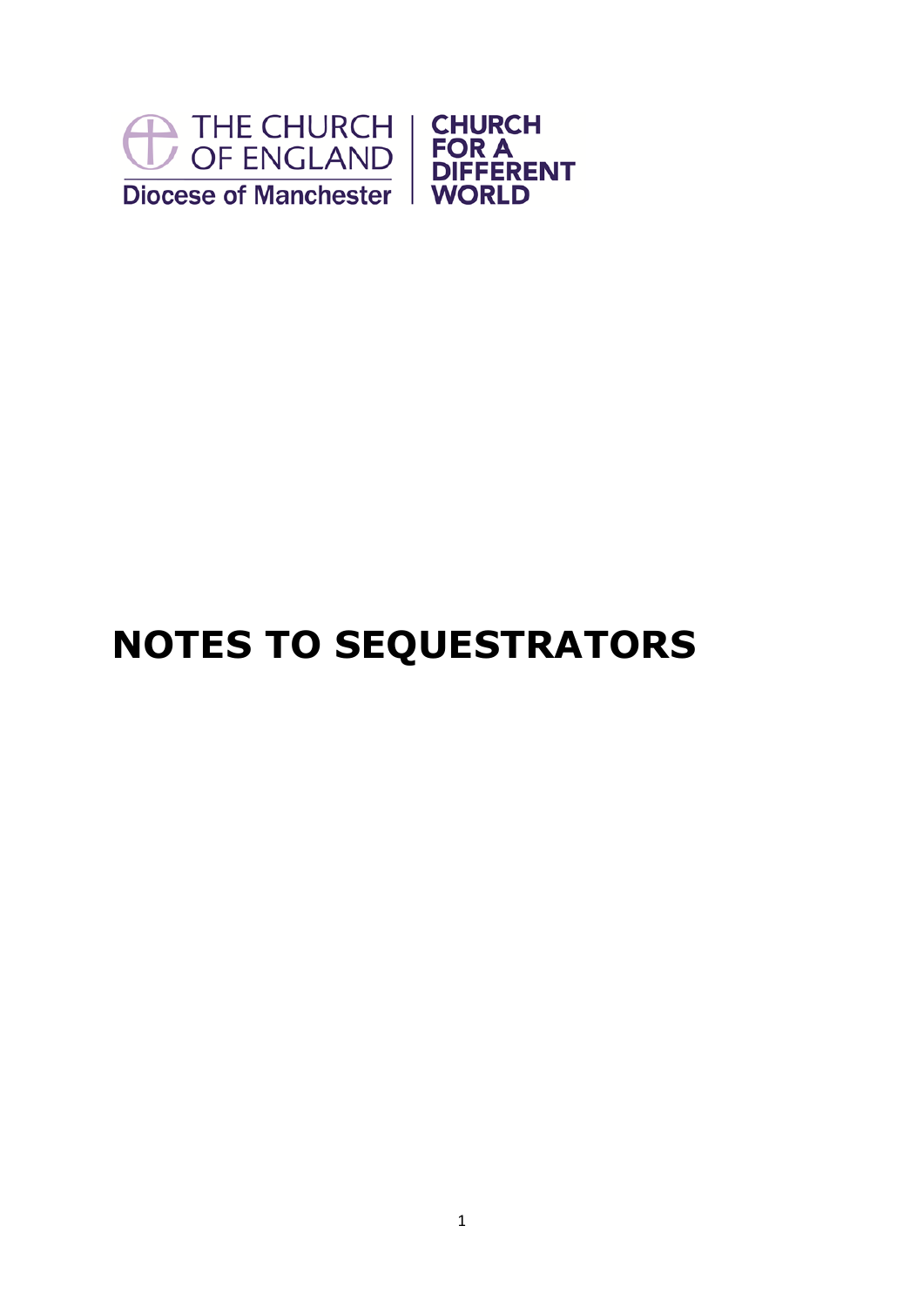## **Introduction**

The main source of income during a period of sequestration continues to be 'local' income and you should prepare and submit as normal an account to the Diocesan Board of Finance for its share of the Parochial Fees on a monthly basis identifying on the heading of the form that this is your Sequestration account.

The Diocesan Board of Finance will be responsible for reimbursement of appropriate expenses to balance the account. Expenses which can be charged to a sequestration account included parsonage telephone line rental, cost of maintaining 'minimum' heating of the parsonage, reasonable expenses incurred by the church officials and limited expenses incurred in connection with the Induction of the new incumbent (e.g. postage). However, if these charges are to be reclaimed, you are asked to try and keep this them as low as possible. If in doubt, please consult the Diocesan Office in advance. *(Please note: security alarm, water rates and parsonage house repairs are not chargeable to the sequestration account – see notes vacant parsonages)*

Any balance standing to the credit of the Sequestration Account should be submitted to the Board of Finance at the same time as you submitted the Sequestration account form. If the account is in debit a claim form for reimbursement can be made.

A monthly mailing of matters of interest is sent by the Diocese to each parish and during a vacancy this is addressed to the PCC Secretary. You need to arrange for your PCC Secretary to keep you and your fellow Church warden informed regarding this.

## **The Bishops Discretion Concerning Remuneration**

No payments are to be made by the sequestrators to retired clergy taking services during a vacancy. All others should be offered travelling expenses which can be charged to the sequestration account. Retired clergy apply to the Diocesan Board of Finance for the appropriate payment i.e. any fee or travelling expenses.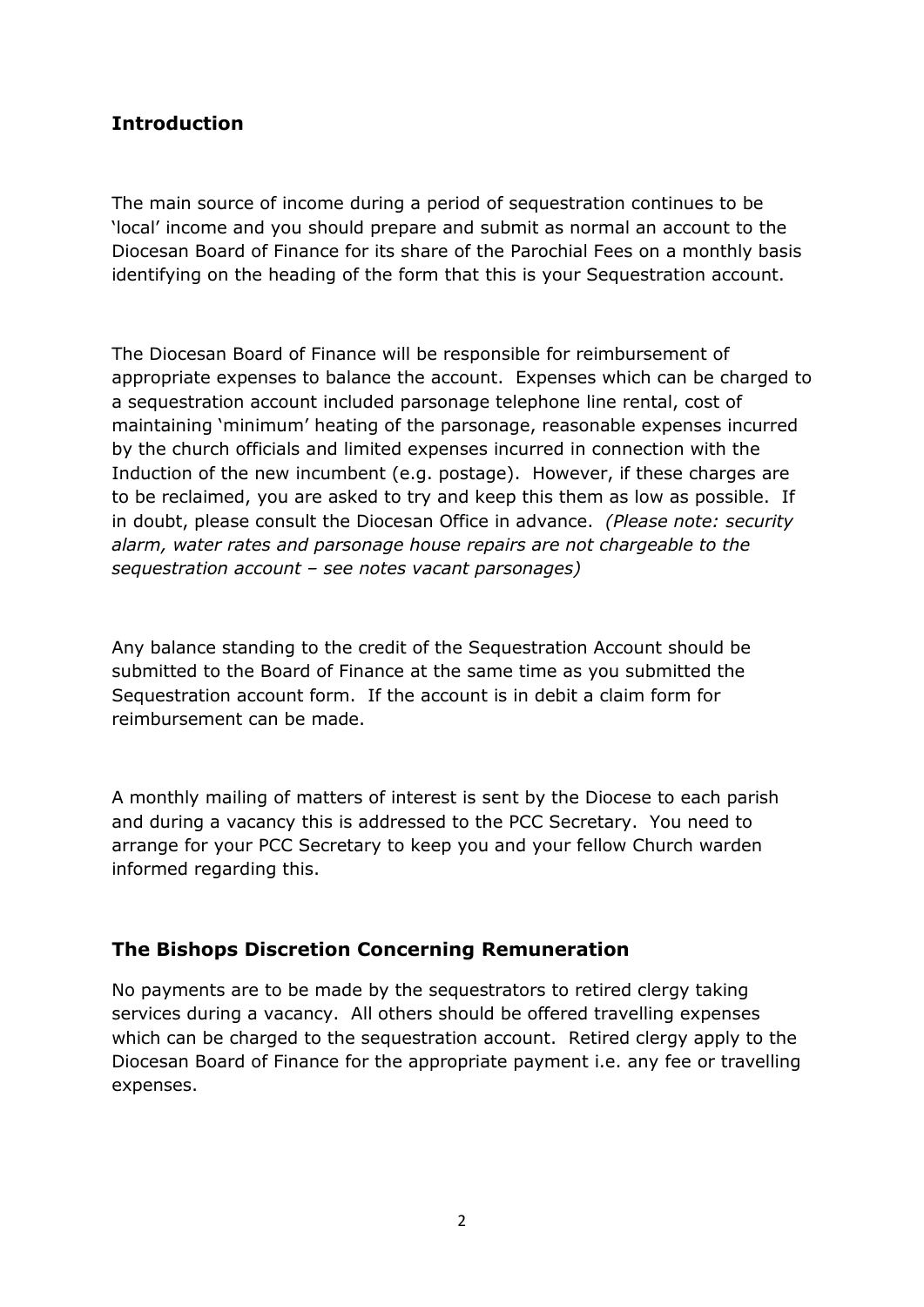## **Vacant Parsonages**

Sequestrators should notify the police and the Property Secretary as soon as the house is empty.

When the furniture has been removed from the house you should make an application to the Local authority for exemption from council tax on 'unoccupied' property held for occupation by a Minister of Religion. Similarly water rates are not payable on unfurnished houses and you should contact the utility direct.

During severe winter weather serious damage can result from flooding caused by burst radiators, boilers, cisterns etc. This can be avoided if the water supply is turned off and the water system is thoroughly emptied. If necessary the Property Department should be consulted for advice.

The telephone should not be disconnected (as a reconnection fee would be charged when a new priest arrives). The line rental can be charged to the Sequestration account.

Because of the dangers of vandalism sequestrators should take especial care that the parsonage house is secure and inspected internally and externally at least twice a week or more frequently if the insurers specify. If possible a livedin appearance should be maintained by the uses if lights on timers and curtained windows.

You should refer to the Parsonage House Guidance Notes on Vacancies on the Diocesan website for further detailed advice.

Any lettings may ONLY be done through the Property Committee and Diocesan Registry with a formal tenancy agreement incorporating appropriate safeguards.